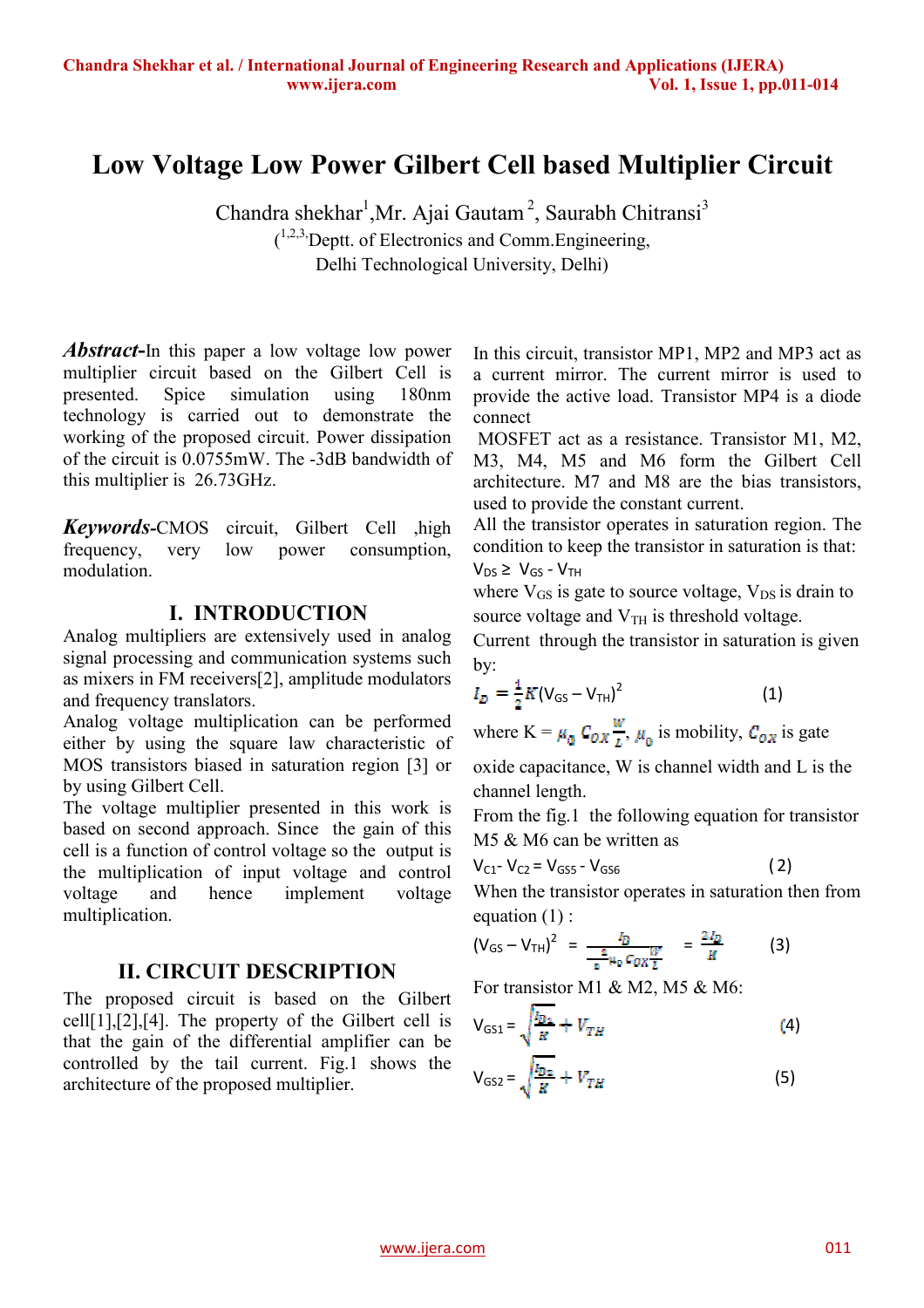#### **Chandra Shekhar et al. / International Journal of Engineering Research and Applications (IJERA) www.ijera.com Vol. 1, Issue 1, pp.011-014**

$$
V_{GSS} = \sqrt{\frac{I_{D\,s}}{R}} + V_{TH} \tag{6}
$$

$$
V_{GSG} = \sqrt{\frac{I_{D6}}{K}} + V_{TH} \tag{7}
$$

$$
V_{C1} - V_{C2} = \sqrt{\frac{I_{D\,\text{s}}}{K}} - \sqrt{\frac{I_{D\,\text{s}}}{K}} \tag{8}
$$
\n
$$
(V_{C1} - V_{C2})^2 = \left(\sqrt{\frac{I_{D\,\text{s}}}{K}} - \sqrt{\frac{I_{D\,\text{s}}}{K}}\right)^2
$$

Putting the value of  $V_{GS5}$  &  $V_{GS6}$  in eq. (2) and squaring. It gives

$$
2\sqrt{I_{DS}I_{DS}} = I_{SS} - \frac{R}{2}(V_{C1} - V_{C2})^2
$$

Again squaring on both sides:

$$
\left(2\sqrt{I_{DS}I_{DS}}\right)^2 = \left(I_{SS} - \frac{K}{2}(V_{C1} - V_{C2})^2\right)^2
$$
  
\n
$$
I_{DS} - I_{DS} =
$$
  
\n
$$
(V_{C1} - V_{C2}) * \frac{K}{2} \sqrt{\frac{4I_{SS}}{K} - (V_{C1} - V_{C2})^2}
$$
 (9)

Similarly for transistor M1 & M2, M3 & M4:  $I_{D1}-I_{D2}=$ 

$$
(V_1 - V_2) \frac{K}{2} \sqrt{\frac{4I_{DS}}{K}} - (V_1 - V_2)^2
$$
 (10)



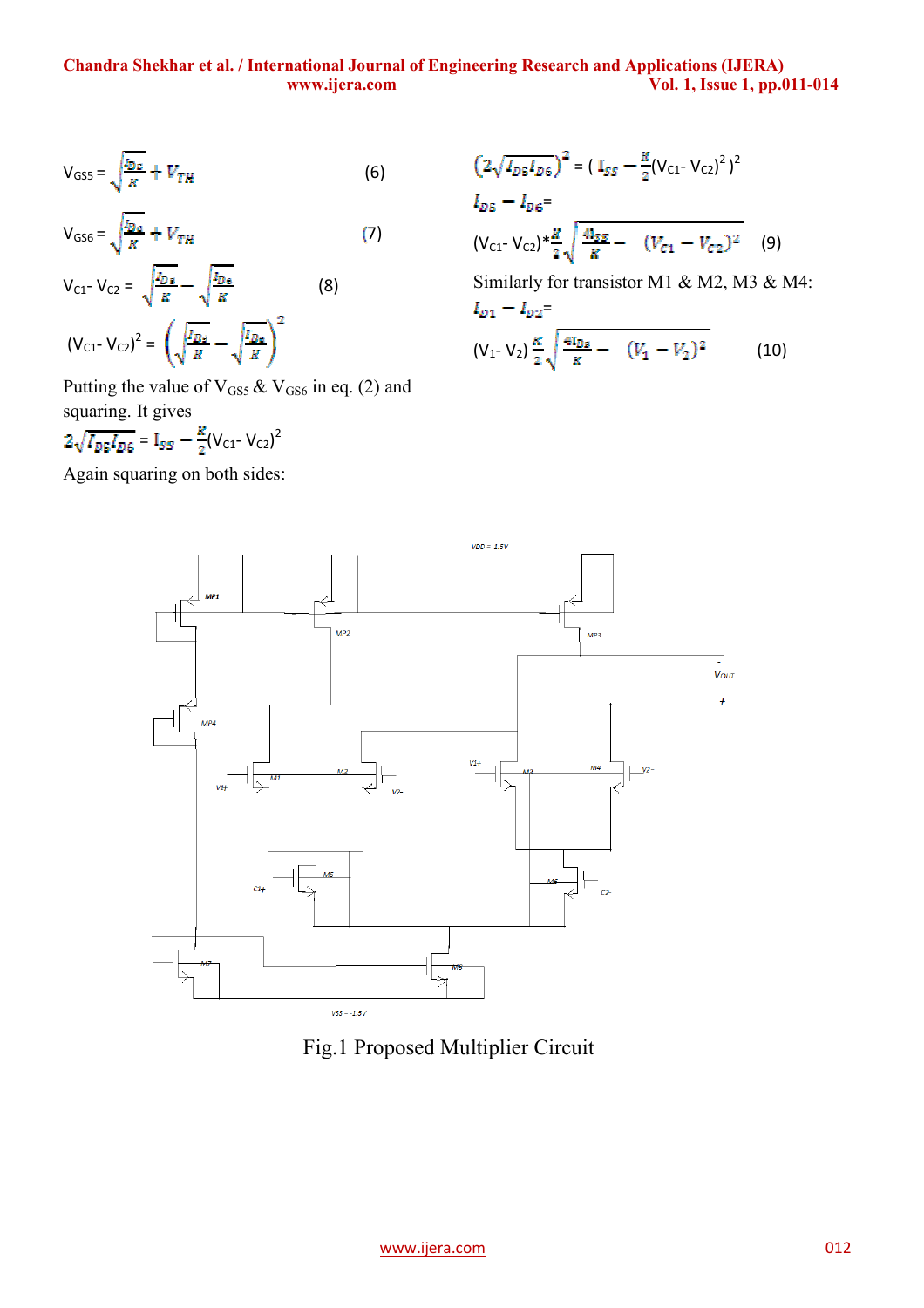$$
I_{D3} - I_{D4} =
$$
  
\n
$$
(V_1 - V_2) \frac{K}{2} \sqrt{\frac{4I_{D4}}{K} - (V_1 - V_2)^2}
$$
 (11)

Since the signal is applied in the complementary form, so:

 $V_1 = -V_2 = V_1$  &  $V_{01} = -V_{02} = V_0$ 

The input signal being very and  $(V_1)^2$  can be

approximated to zero.

Thus eq.  $(10) \& (11)$  reduce to:

$$
I_{D1} - I_{D2} = V_1 \sqrt{4K I_{D5}}
$$
(12)  

$$
I_{D3} - I_{D4} = V_1 \sqrt{4K I_{D6}}
$$
(13)

2.1 The output voltage( $V_{\text{out}}$ )

Output is taken at the drain of transistor M1  $&M3.$ So output  $V_{\text{OUT}}$  can be written as:

 $V_{\text{OUT}} = R_{\text{D}} (I_{D1} - I_{D2} + I_{D3} - I_{D4})$  $V_{\text{OUT}} = R_{\text{D}} V_1 \left( \sqrt{I_{\text{DE}}} - \sqrt{I_{\text{DE}}} \right) \sqrt{4K}$  (14)

Where  $R_D$  is the resistance provided by the active load.

From eq. (8) putting the valve of  $(\sqrt{I_{DS}} - \sqrt{I_{DS}})$  in eq. (14)

$$
V_{\text{OUT}} = R_{\text{D}} V_1 (V_{\text{C1}} - V_{\text{C2}}) \sqrt{4K * \frac{k}{2}}
$$
 (15)

since  $V_{c1} = -V_{c2} = V_c$  so from eq. (15)

 $V_{OUT} = C * V_1 * V_C$ 

Where  $C=2 R_D K$ 

This clearly shows that  $V_{\text{OUT}}$  is multiplication of input voltage and control voltage.

# III. Simulation Results

 Proposed circuit is verified through PSPICE simulation. SPICE simulation was performed using .18um CMOS process parameter provided by Mosis. Supply voltage used were  $\pm 1.5V$ . The simulation result shows that its frequency response is 26.73 GHz. Its power dissipation observed is 0.0755mW.

### *A. DC Response*

Fig.2 shows the DC response of the proposed circuit. For  $\pm 10$ mV input signal voltage, the output voltage swing is  $\pm 250$ uV.



### *B. Transient Response*

Fig.3 shows the transient response of the proposed multiplier circuit as an amplitude modulator. Here the frequency of the modulating  $(V_1)$  and the career (Vc) signals are 500KHz and 0.1GHz sinusoidal with peak amplitude of 10mV .



*B. AC Response*